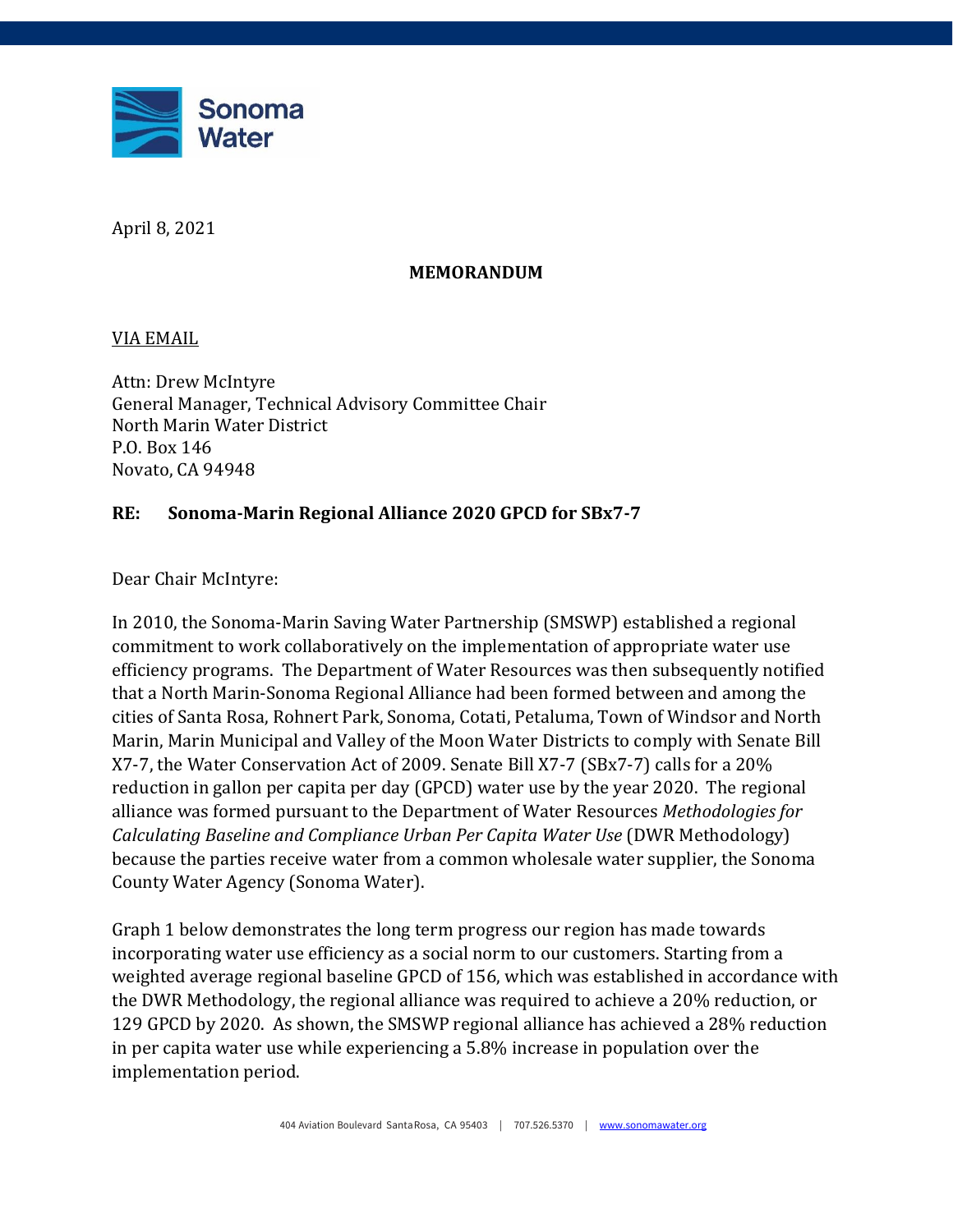

**Graph 1: Regional Gallons per Capita per Day**

The Partnership is the agreed upon mechanism used for tracking each water contractor's individual progress towards SBx7-7 compliance on an annual basis. This data is collected and utilized to calculate the regional status. Graph 2 below shows the reported 2020 per capita water use and the 2020 SBx7-7 GPCD Target for each water contractor and the region as a whole. There are many factors that contribute to the range of per capita water use in our region including climate, tourism, water intensive industries and socioeconomic factors.